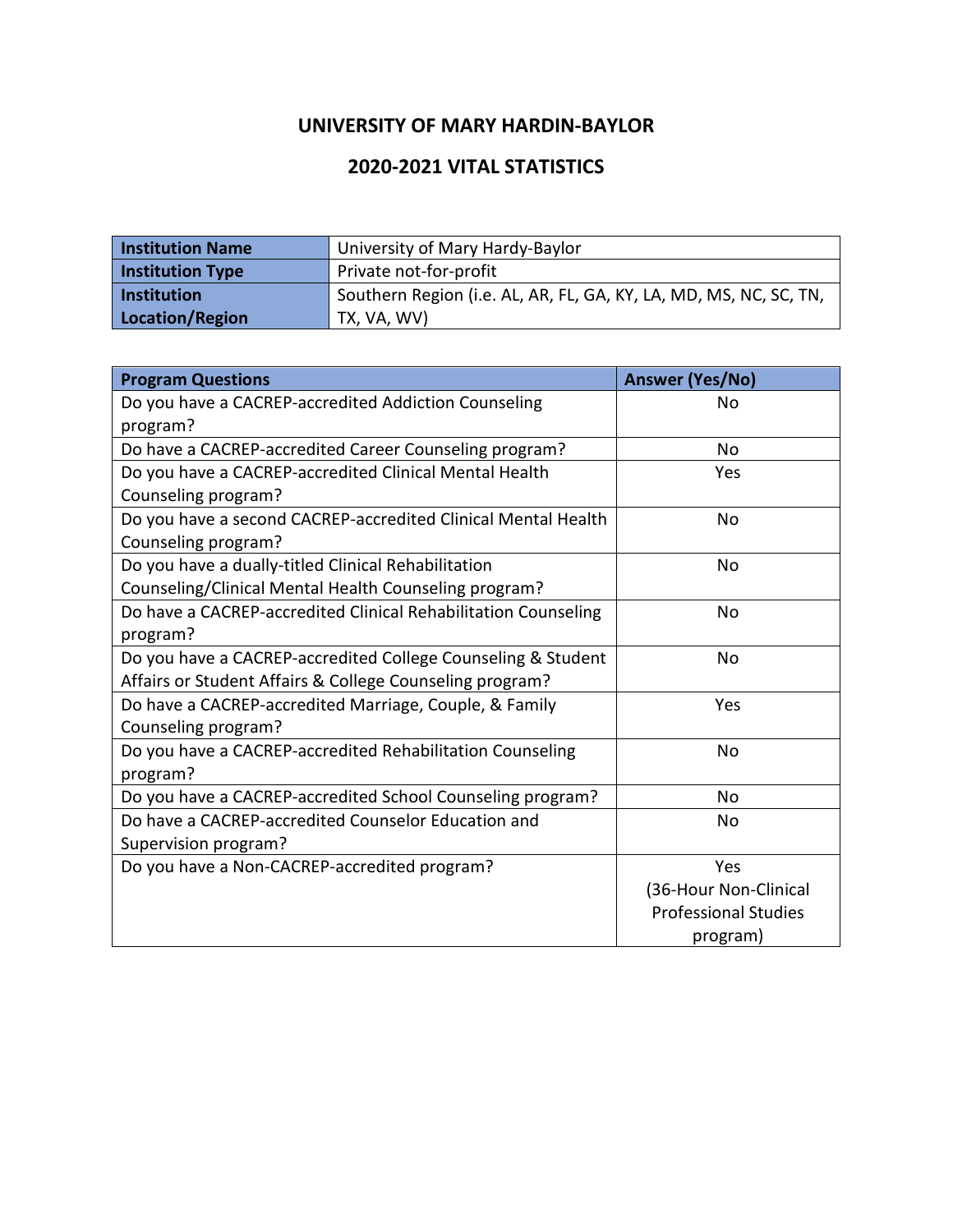| <b>Counseling Program Overview Data</b> |             |             |  |
|-----------------------------------------|-------------|-------------|--|
|                                         | <b>CMHC</b> | <b>MFCC</b> |  |
| No. Credit Hours (Semester) Required    | 60          | 60          |  |
| No. Students Currently Enrolled         | 46          | 18          |  |
| No. Graduates                           | 21          | 4           |  |
| <b>Student Completion Rate</b>          | 80%         | 60%         |  |
| Licensure/Certification Exam Pass Rate  | 95%         | 100%        |  |
| Graduate Job Placement Rate             | 100%        | 100%        |  |

| No. Total Applications for Program(s) Received 2020-2021 |  |
|----------------------------------------------------------|--|
|                                                          |  |